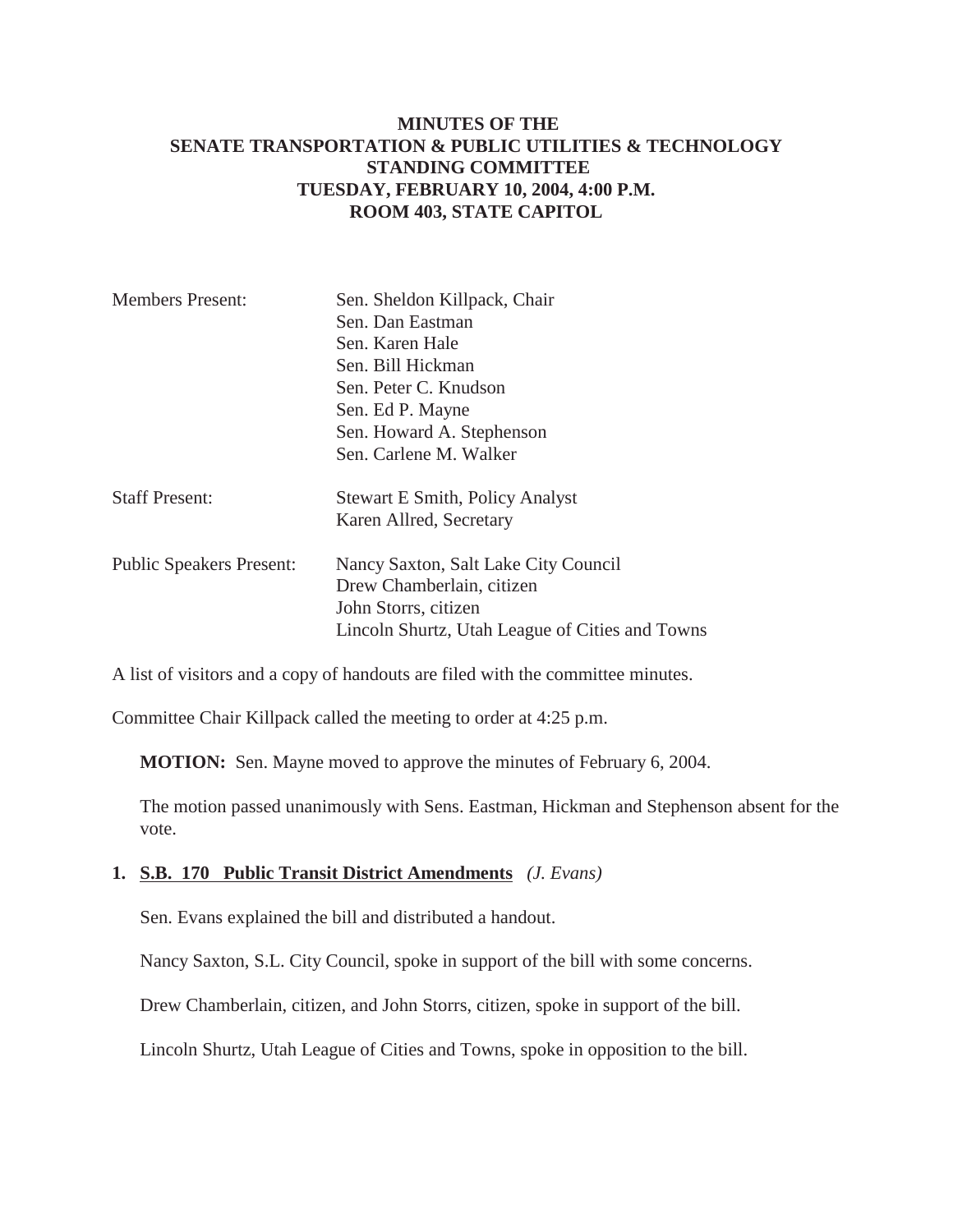Minutes of the Senate Transportation & Public Utilities & Technology Standing Committee February 10, 2004 Page 2

**MOTION:** Sen. Hickman moved to hold the bill in committee and resolve some issues between parties.

The motion passed unanimously.

Committee Chair Killpack announced that **S.B. 232 Standard of Care for Emergency Vehicle Drivers** *(L. Blackham)* will not be heard today.

### **2. S.B. 182 Assistant Adjutant General Qualifications** *(P. Knudson)*

Sen. Knudson presented the bill and distributed the following amendments:

- 1. *Page 1, Lines 12 through 14:*
	- 12 This bill:
	- 13 allows the Assistant Adjutant General to  $[[\rightarrow e]]$  appoint a former federally recognized
	- 14 commissioned officer **as the personnel officer** ; and
- 2. *Page 2, Lines 35 through 36:*
	- 35 be a federally recognized commissioned officer **[[ , or former federally recognized commissioned**
	- **36 officer, ]** of the Utah National Guard with not less than five years military service in the armed
- 3. *Page 2, Line 45:*
	- 45 (a) The officer shall be a federally recognized commissioned officer **, or former federally recognized commissioned officer,** of the Utah

**MOTION:** Sen. Hickman moved to adopt the amendments.

The motion passed unanimously.

**MOTION:** Sen. Hale moved to amend the bill as follows:

- 4. *Page 2, Line 32:* adjutant general for the army or the assistant adjutant general for air for permanent duty at **[[ his ]] the officer's**
- 5. *Page 2, Line 39:* officer. **[[ He ]] The officer** shall: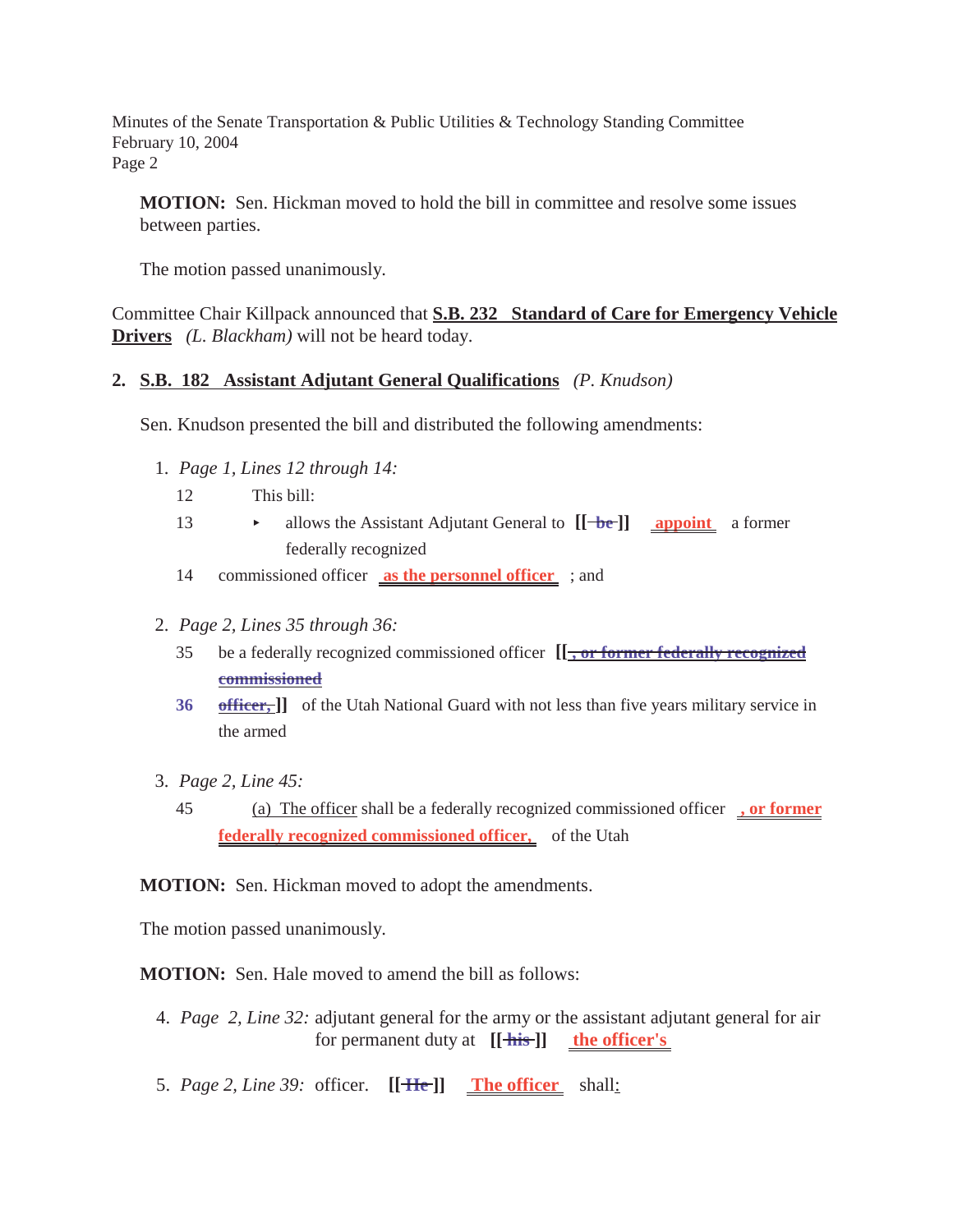Minutes of the Senate Transportation & Public Utilities & Technology Standing Committee February 10, 2004

Page 3

The motion passed unanimously.

**MOTION:** Sen. Hickman moved to pass the bill out favorably as amended.

The motion passed unanimously.

# **3. S.B. 200 License and Certification Extension for Deployed National Guard Members** (P. Knudson)

Sen. Knudson explained the bill and the following amendments were distributed:

1. *Page 2, Lines 31 through 32:*

- 31 **[[ (b) Title 53, Chapter 3, Part 1, Driver's License Division Administration;** ]] and
- 32 **[[<del>(e)</del>]] (b)** Section 26-8a-302.

**MOTION:** Sen. Hickman moved to adopt the amendments.

The motion passed unanimously.

**MOTION:** Sen. Hickman moved to pass the bill out favorably as amended.

The motion passed unanimously.

# **4. H.B. 28 Transportation Planning Task Force Reauthorization** *(R. Lockhart)*

Rep. Lockhart explained the bill.

**MOTION:** Sen Hale moved to eliminate the House floor amendments and go back to the original bill.

**SUBSTITUTE MOTION:** Sen. Walker moved to amend the bill as follows:

- 1. *Page 1, Line 23 House Floor Amendments 2-3-2004:*
	- 23 **[[**  $\frac{2004-05}{2003-04}$  **to pay for task force expenses.**